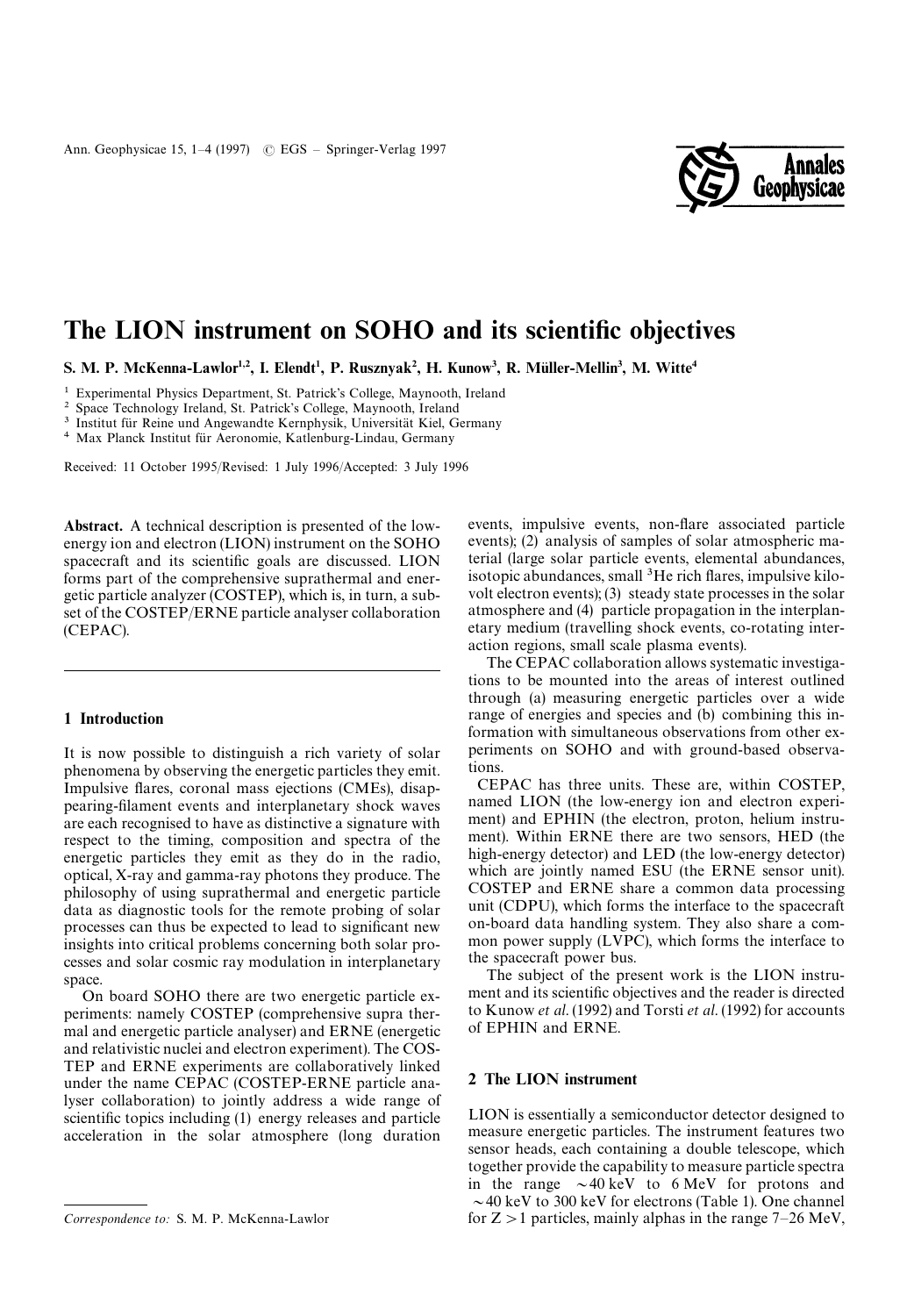Table 1. LION energy channels

| $TI$ (D1 and D2) | TII (D1 and D2) | Energy range                |
|------------------|-----------------|-----------------------------|
| $P1 + E1$        | P1              | $44.5 - 81.9$ keV           |
| $P2 + E2$        | P <sub>2</sub>  | $81.9 - 128.1 \text{ keV}$  |
| $P3 + E3$        | P <sub>3</sub>  | $128.1 - 189.1 \text{ keV}$ |
| $P4 + E4$        | P4              | 189.1-308.9 keV             |
| <b>P5</b>        | <b>P5</b>       | $308.9 - 755$ keV           |
| <b>P6</b>        | <b>P6</b>       | $0.755 - 1.99$ MeV          |
| P <sub>7</sub>   | P7              | $1.99 - 6.04$ MeV           |
| H1               | H1              | $6.87 - 26.00$ MeV          |



Fig. 1. a Schematic of one LION sensor, showing the '2 in 1' telescope configuration and deflection magnet; b as above, seen rotated through 90*°*; c schematic of the LION detector stack

is provided. Count rates are accumulated with 15 s time resolution (counter saturation occurs at  $10^6$  counts/15 s). Overall, COSTEP will measure the energy spectra of electrons in the approximate range 40 keV*—*10 MeV, as well as protons and helium nuclei up to 53 MeV/n. ERNE will measure electrons in the range 2*—*50 MeV and also the energy spectra of elements in the range  $Z = 1-30$ , from a few MeV/n up to 540 MeV/n. Each LION sensor head consists of three ion-implanted silicon detectors, arranged in a unique '2 in 1' telescope configuration (Figure 1).

Square  $(12 \times 12 \text{ mm}^2)$  detectors A1 and A2 form the dual front elements, mounted so as to make back-to-back contact with the rectangular rear element  $B(19 \times 34 \text{ mm}^2)$ . Detector B is operated in anticoincidence to reduce background from penetrating particles. A1 and A2 view the same rectangular entrance aperture, providing a total field of view of  $60^{\circ} \times 40^{\circ}$  and a total geometric factor of  $0.32$  cm<sup>2</sup> ster. Each A detector, in combination with the common B detector, forms a distinct particle telescope, providing extended angular coverage for a minimum weight penalty.

The first LION sensor head employs a 'broom magnet' utilising rare earth NdFeB material to sweep electrons of energies up to about 300 keV away from the 'A' detectors. In order to eliminate stray magnetic fields, the magnet has a closed soft iron yoke. Higher energy electrons will penetrate the 'A' detectors and trigger the B (anticoincidence) detector; protons  $\leq 6.04$  MeV will be stopped within A. By this means, energetic electrons are separated from energetic protons in channels P5, P6 and P7. The second LION sensor head, which is identical, except that no broom magnet is included, measures the sum of electrons and protons, thereby enabling the determination by subtraction of electron rates in the energy range below about 300 keV. A correction for count rate contamination by scattered particles, and/or by particles penetrating the walls of the instrument, will be applied in any case where this is calculated to be warranted.

The LION analog processing electronics consist of two identical sensor interfaces and a section which performs common functions. The signals of particles that have stopped in one of the four front detectors are processed in separate analog chains consisting of two-stage-amplifiers and discriminators. The dynamic range extends from 44.5 keV to 26 MeV, and is divided into eight energy bins for counting. The part common to both sensors contains a flight test generator to produce test pulses for periodic checking of the analog signal processing chains. Also provided is a telecommand decoder/buffer to receive and store commands controlling instrument status; an analog housekeeping monitor to select and convert monitored parameters into digital data and a detector bias voltage supply.

As already mentioned, the data and command interface between LION, the other CEPAC instruments and the SOHO data system is provided by a 'common' central data processing unit (CDPU). This is connected to the various instruments using individual serial interfaces. Connection to the spacecraft bus is provided by a standard interface. The design of this unit, including its interfacing, is redundant, so that any single failure will not reduce experiment performance. A real time multi-tasking operating system permits CDPU software to be written in a higher programming language to facilitate structural programming and modularity.

The high-reliability low voltage power converter (LVPC) which provides the operating voltages for LION (as well as for the other CEPAC instruments and the CDPU), has a fully redundant design featuring two identical power blocks and an appropriate control block. Both LION sensor heads and their associated electronics are packed into one housing having envelope dimensions  $18.2 \times 15.0 \times 16.9$  cm<sup>3</sup>. A sunshade protects the sensor apertures from direct illumination and from stray light. The entrance aperture points in the direction of the nominal interplanetary magnetic field at 1 AU, 45*°* ahead of the spacecraft-sun line. The instrument has a total power requirement of 1.1 W; a mass of 2.1 kg and a telemetry rate of 50 bits per second.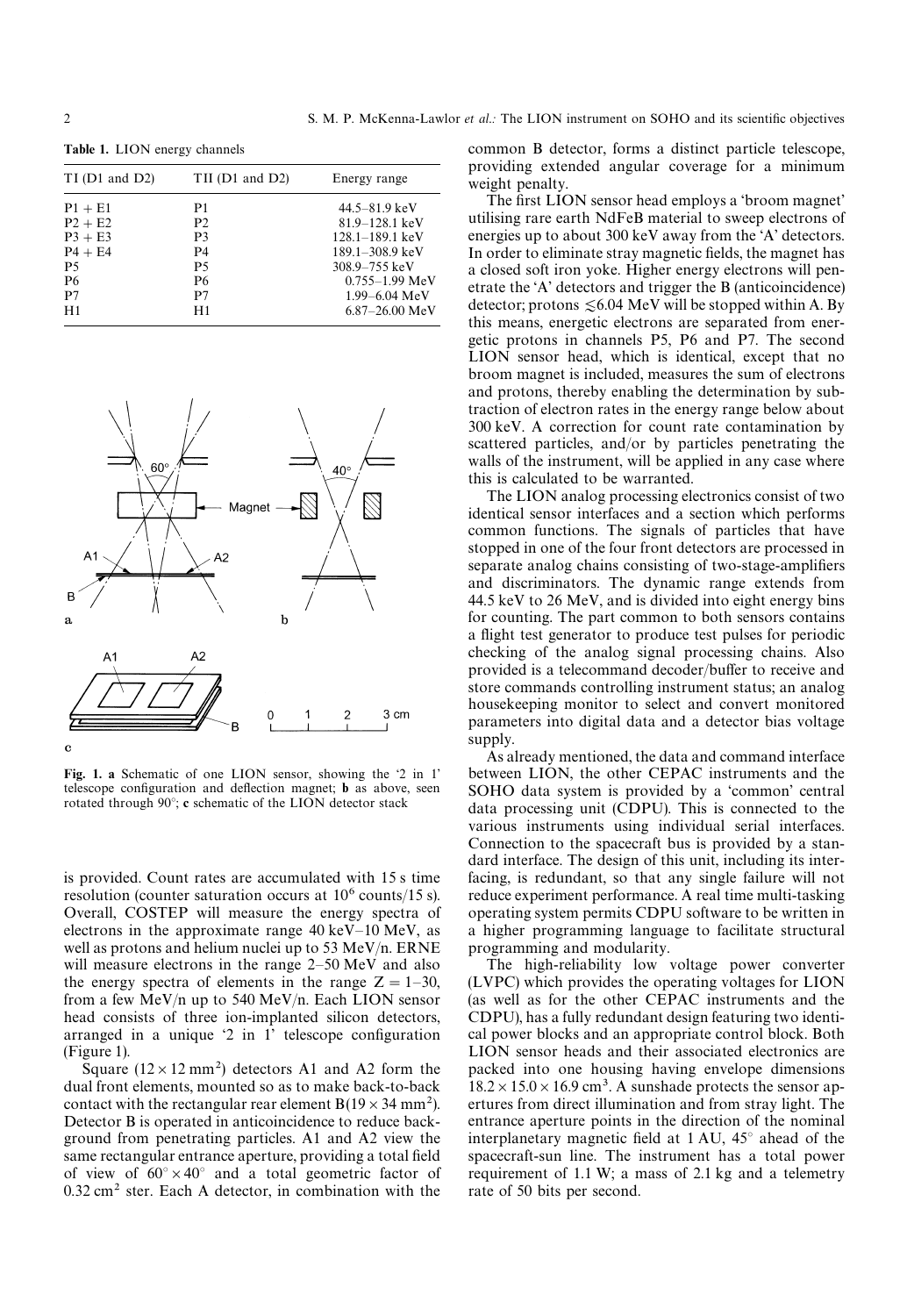# 3 Origin/acceleration of solar particles

Over the past several years, there has been a profound revision in our understanding of the origin and acceleration of solar particles and three distinct types of event (gradual, impulsive and CIR related) can now be recognised (Reames, 1994 and references therein).

### *3.1 Gradual events*

Large, gradual (i.e. slowly rising) solar energetic particle (SEP) events are related to the occurrence of coronal mass ejections (CMEs). These energetic particles, which are proton dominated, are accelerated from the ambient plasma of the corona and solar wind by the shock wave that expands ahead of a large CME, thereby filling the heliosphere with particles over a wide longitude range. In general, acceleration continues out to distances far beyond the orbit of the Earth. However, for the highest energy ions, acceleration does not continue far from the Sun because such particles are less efficiently confined by the wave trapping region near the shock when the plasma expands as  $R^{-2}$  (for protons in the range  $\sim$ 100 MeV to '20 GeV peak acceleration occurs when the shock at the leading edge of the CME is 6*—*10 solar radii out from the Sun).

The average element abundances of the accelerated ions reflect those of the solar corona. Also, their ionisation states (e.g.  $Fe^{+14}$ ) are similar to those of the solar wind and typical of a coronal plasma temperature of  $\sim$  2 MK (compare with the mean ionisation state of Fe in impulsive events reported later). This suggests, in accord with other evidence, that the ions in gradual SEP events cannot originate in flares or in field reconnection regions. There is, however, an association between gradual SEPs and disappearing filaments (disparition brusques) which, like CMEs, are characterised by their 'low' plasma temperatures relative to flares.

In gradual events, the energetic particles are accelerated at the point of intersection of the observer's magnetic field line with the distant CME shock. This point sweeps eastwards across the entire shock as a function of time, as the observer progressively moves to new field lines because of solar rotation. Regions of bi-directional streaming immediately behind (i.e. on the solar side of) the shock, are frequently associated with magnetic structures in the ejecta. Further behind the shock, particle intensities are nearly identical over a longitude interval as large as 180*°* and they decline over many days, thereby providing insights into the overall topography of the fields drawn out by the CME.

#### *3.2 Impulsive events*

In impulsive flares, intense beams of electrons generate electromagnetic ion cyclotron (EMIC) waves. These waves are resonantly absorbed by <sup>3</sup>He, as well as by heavy elements such as Ne, Mg, Si and Fe. In these wave particle interactions, acceleration induced enhancements are pro-

duced in the abundances of the elements mentioned, which are superimposed on their 'normal' coronal abundances. The abundance enhancements vary smoothly with the charge to mass ratio  $(Q/A)$  of the ions concerned. Mean ionisation states of the energetic particles (e.g.  $Fe^{+20}$ ) indicate either heating in the source region up to about 10 MK or, more probably, stripping of the ions by the intense electron beams characteristic of impulsive flares.

The possibility in recent years to distinguish particles accelerated at CME-driven shocks from those accelerated in solar flares, has changed some aspects of our understanding of interplanetary particle transport. In particular, it is now apparent that the extended time profiles characterising gradual events represent signatures of continuous shock-related acceleration, rather than indicate slow diffusion of flare-accelerated particles through the corona.

### *3.3 Events associated with CIRs*

When a high-speed solar wind stream originating in a coronal hole overtakes slower moving solar plasma emitted previously in the same direction, a piling up of the solar wind occurs along an extended interface called the interaction region. The pressure built up in this region gives rise to large amplitude hydromagnetic waves which propagate both inwards (sunward) and outwards, while being generally convected outwards by the solar wind. Beyond the orbit of the Earth, these waves steepen into a pair of collisionless shocks. The reverse shock from the CIR propagates into the high-speed stream and accelerates particles from that population, which can then be relatively easily measured.

Ion abundance measurements made in the high-speed streams characterizing CIRs show a dependence on the first ionisation potential (FIP), which appears reduced relative to that pertaining in gradual and impulsive events. This presumably reflects the element abundances present in the coronal holes where the high speed streams are formed. The abundances thus recorded also show some dependence on the maximum speed of the high-speed wind stream sampled. The abundances of elements in CIR streams may be contaminated by the presence of interstellar pickup ions. Spectral variations in the electron and ion enhancements, as well as in the value of the H/He ratio monitored at Ulysses over an approximately 2-year period, were demonstrated by Simnett *et al*. (1995) to be of solar, rather than of instrumental, origin. These results indicate the need for ongoing high time resolution monitoring of CIR related particle phenomena, to take account of the important temporal changes they display. Again, measurements made at Ulysses when located at 4.6 AU, latitude 33*°*S, showed, in advance of the expected return of a CIR, the presence of a population of energetic ions and electrons (it is noted that the CIRs disappeared as Ulysses progressed to high latitudes and reappeared when Ulysses returned to lower latitudes). This population was interpreted by Tappin and Simnett (1995) to have been injected at the base of the solar wind (over an